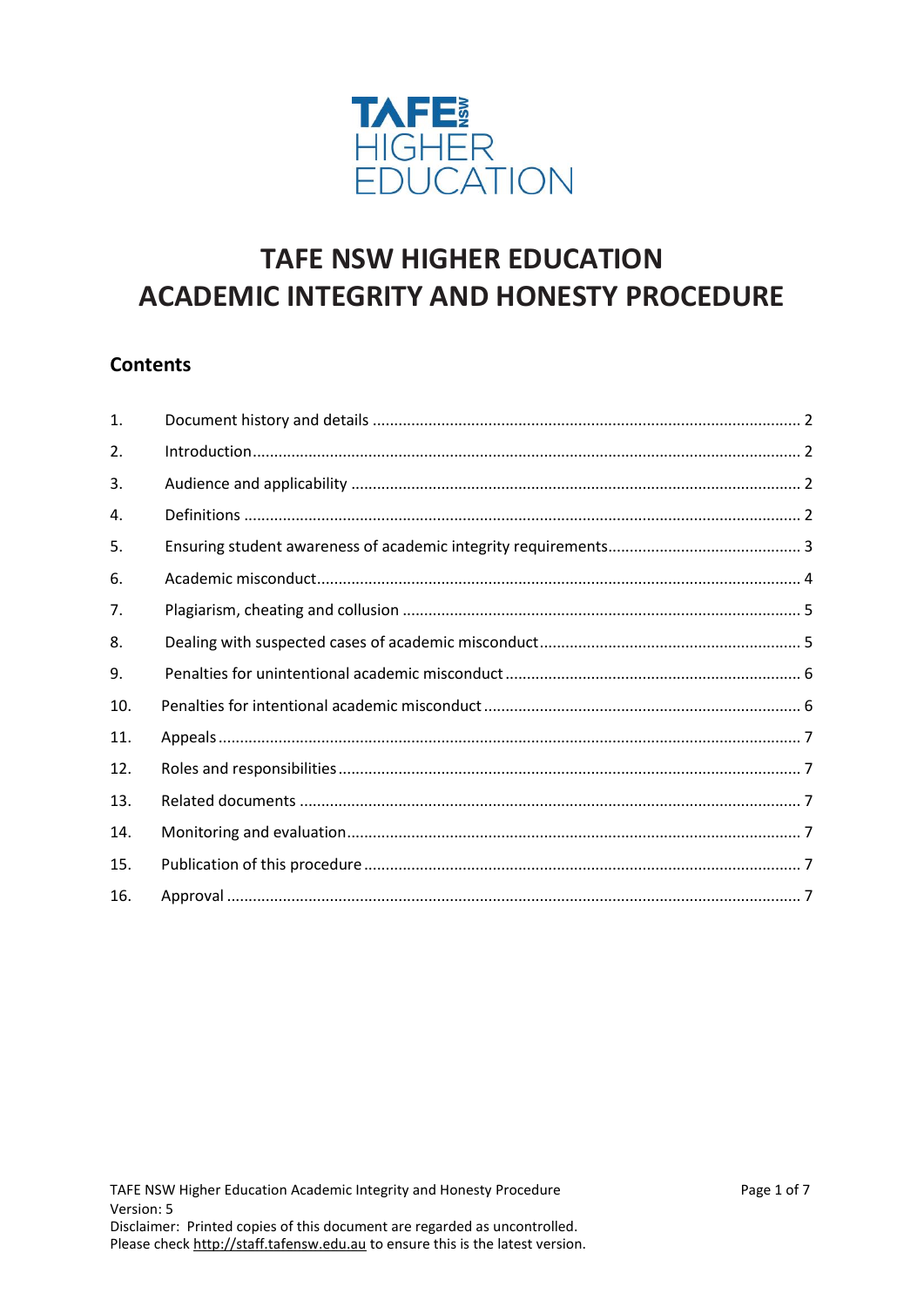# <span id="page-1-0"></span>**1. Document history and details**

Version 5: 2 December 2021

Commencement date: Semester 1 2022

#### <span id="page-1-1"></span>**2. Introduction**

- 2.1 This procedure describes academic misconduct and outlines the way in which TAFE NSW Higher Education will respond to instances of academic misconduct by students enrolled in TAFE NSW Higher Education programs.
- 2.2 TAFE NSW Higher Education upholds the principle that academic integrity relies on the application of honesty in all scholarly endeavour.
- 2.3 This procedure applies to students of TAFE NSW Higher Education who are expected to conduct themselves in their academic studies honestly and ethically and to carefully acknowledge the work of others in all their academic activities.
- 2.4 Students must:
	- submit assessments as their own original work;
	- acknowledge the work of others in all academic activities; and
	- not engage in plagiarism including self-plagiarism, collusion, or cheating including contract cheating.
- 2.5 Academic misconduct will not be tolerated and any detected or suspected instances of academic misconduct will put in train the procedures and penalties outlined below.

# <span id="page-1-2"></span>**3. Audience and applicability**

- 3.1 This procedure applies to:
	- all students enrolled in TAFE NSW Higher Education courses;
	- academic staff, who have a responsibility to model and explain to students good scholarly practice and principles of academic integrity and honesty; and
	- academic staff, who are responsible for monitoring, reviewing and dealing with cases of academic misconduct.

#### <span id="page-1-3"></span>**4. Definitions**

| Academic<br>misconduct  | Academic misconduct includes any form of activity that negates the<br>academic integrity of the student or another student and/or their work                                                                                               |
|-------------------------|--------------------------------------------------------------------------------------------------------------------------------------------------------------------------------------------------------------------------------------------|
| <b>Academic staff</b>   | Dean of Higher Education, Course Coordinators, Teachers                                                                                                                                                                                    |
| <b>Academic Council</b> | Responsible for academic policy making, academic administration,<br>oversight of the educational process and control over the administration of<br>TAFE NSW Higher Education curriculum to allow educational objectives to<br>be achieved. |
| <b>Academic fraud</b>   | A deliberate misstatement or false representation made with an intention<br>to deceive others and gain an unfair advantage.                                                                                                                |
| <b>Cheating</b>         | When a student seeks to obtain an unfair advantage through deliberate<br>deceit or dishonesty when submitting assessment work, or during an<br>examination.                                                                                |

TAFE NSW Higher Education Academic Integrity and Honesty Procedure **Page 2 of 7** Page 2 of 7 Version: 5

Disclaimer: Printed copies of this document are regarded as uncontrolled. Please check [http://staff.tafensw.edu.au](http://staff.tafensw.edu.au/) to ensure this is the latest version.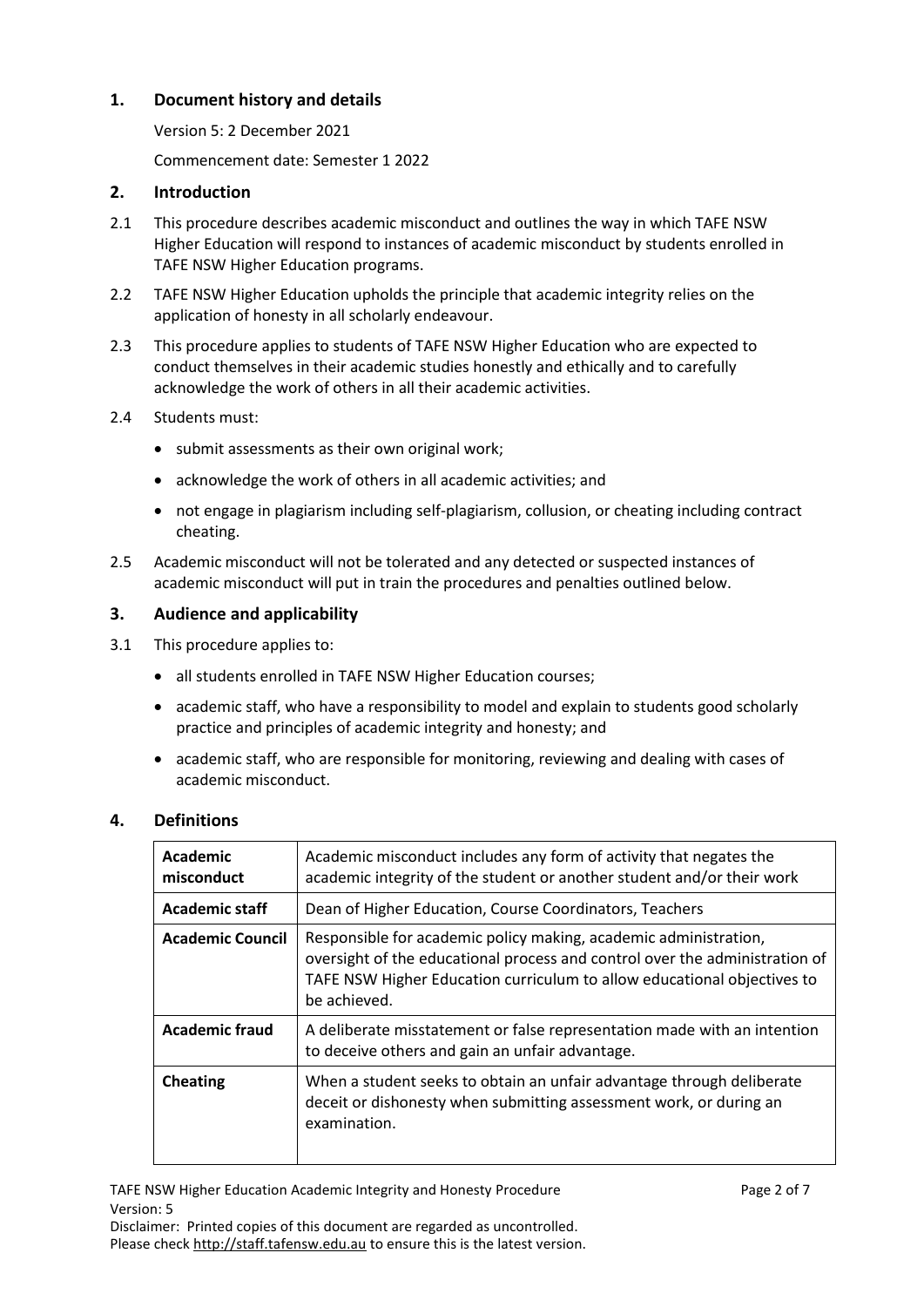| <b>Collusion</b>                                             | When a student collaborates with another student(s) in assessment work<br>that is meant to be wholly their own independent, and original work, or<br>helps another student(s) to commit plagiarism or cheating.                                                         |
|--------------------------------------------------------------|-------------------------------------------------------------------------------------------------------------------------------------------------------------------------------------------------------------------------------------------------------------------------|
| <b>Contract</b><br><b>Cheating</b>                           | When a student outsources their assessment to a third party, such as a<br>friend, family member or professional service, whether paid or unpaid.                                                                                                                        |
| Course<br>Coordinator                                        | The manager of a TAFE NSW Higher Education course, who has overall<br>responsibility for course and student management at the delivering<br>campus.                                                                                                                     |
| Dean                                                         | Responsible for overseeing and reporting to the Academic Council on a<br>range of TAFE NSW Higher Education academic matters, student<br>management, course implementation and professional development of<br>staff.                                                    |
| <b>Head of TAFE</b><br><b>NSW Higher</b><br><b>Education</b> | Overall responsibility for TAFE NSW Higher Education programs and point<br>of contact between TAFE NSW and TEQSA.                                                                                                                                                       |
| <b>LMS</b>                                                   | The Learning Management System, such as Moodle, is the online method<br>of distributing learner resources, assessment information and teacher<br>communications to students.                                                                                            |
| Plagiarism                                                   | When a student inadvertently or deliberately claims ownership of an idea<br>or concept without acknowledging the source of the information.                                                                                                                             |
| Self-plagiarism                                              | Self-plagiarism is a form of academic misconduct that occurs when a<br>student submits a piece of their own work for an assessment, that has<br>been previously submitted for assessment in another subject without<br>acknowledgement of the previously submitted work |
| <b>Smart Device</b>                                          | Any gadget or electronic device capable of storing, transmitting, receiving<br>or displaying digital information, including but not limited to mobile<br>phones, smart phones, iPads, tablets, smart glasses, smart watches<br>cameras, mobile/wireless earpieces.      |
| <b>Student</b><br><b>Management</b><br>System                | The digital system used by TAFE NSW to manage student records including<br>student enrolment, academic progress and course completion<br>documentation. Often referred to as SMS.                                                                                       |
| <b>TAFE NSW Higher</b><br><b>Education</b>                   | TAFE NSW Higher Education is the registered trading name of the<br>Technical and Further Education Commission as a higher education<br>provider.                                                                                                                        |
| <b>Teaching and</b><br><b>Learning</b><br><b>Committee</b>   | The Teaching and Learning Committee (TLC) monitors the implementation<br>of a TAFE NSW Higher Education course to ensure quality and consistency<br>of teaching and learning across all delivery locations.                                                             |

# <span id="page-2-0"></span>**5. Ensuring student awareness of academic integrity requirements**

- 5.1 All Subject Guides will include clear information in relation to:
	- referencing requirements;
	- whether students are permitted to work on an assessment task jointly and provide clear guidelines relating to all aspects of group work;

TAFE NSW Higher Education Academic Integrity and Honesty Procedure **Page 3 of 7** Page 3 of 7 Version: 5 Disclaimer: Printed copies of this document are regarded as uncontrolled. Please check [http://staff.tafensw.edu.au](http://staff.tafensw.edu.au/) to ensure this is the latest version.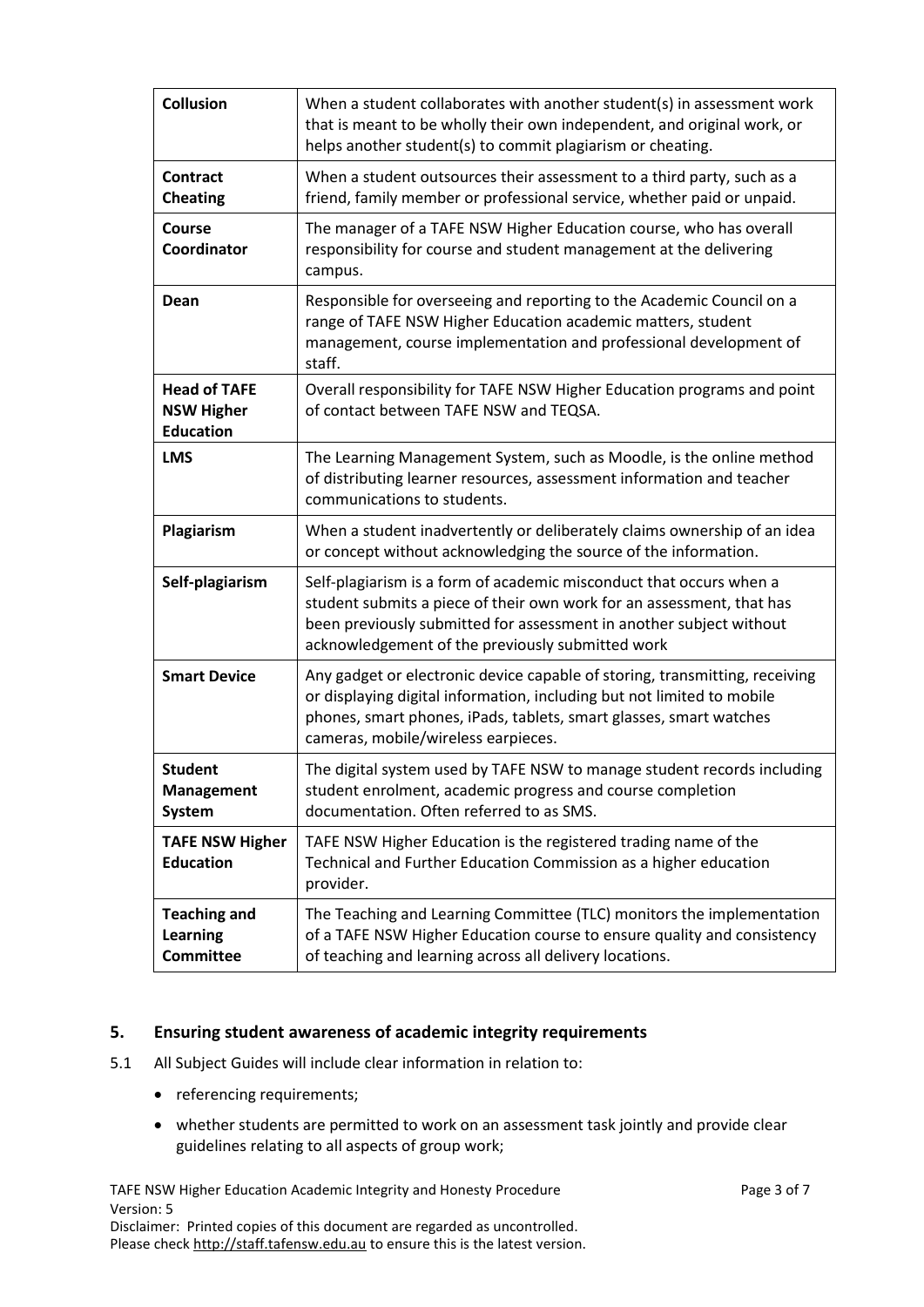- the consequences of, and possible penalties for, academic misconduct.
- 5.2 Academic staff will reinforce to students the provisions of this procedure at the commencement of each subject
- 5.3 The Course Handbook will include information about this procedure.
- 5.4 All students are required to complete the Academic Integrity Module available on the Learning Management System within the first three weeks of enrolment in a TAFE NSW Higher Education course.
- 5.5 All TAFE NSW Higher Education academic staff are required to complete the Academic Integrity module on the Learning Management System within three weeks of initial commencement of Higher Education teaching duties.

#### <span id="page-3-0"></span>**6. Academic misconduct**

- 6.1 TAFE NSW Higher Education takes all cases of academic misconduct seriously and students are subject to penalties for committing intentional academic misconduct.
- 6.2 The main types of academic misconduct include, but are not limited to:
	- plagiarism including self-plagiarism;
	- collusion;
	- cheating;
	- fraud; and
	- contract cheating.
- 6.3 Academic misconduct may be deemed unintentional:
	- where the student is in the first year of the course and has not received a prior warning;
	- where the student has limited previous academic experience and has not received a prior warning;
	- in cases of plagiarism where the teacher deems that a negligible amount has been plagiarised;
	- in cases of plagiarism where a student with limited previous academic experience has made an inadequate attempt at referencing.
- 6.4 Academic misconduct may be deemed intentional:
	- where the student has been shown to deliberately disregard academic conventions and rules to gain an unfair advantage;
	- where the students in the cohort were given information on how to acknowledge extracts and quotations and the student was present and knew that the use of material without acknowledgement was unacceptable;
	- where the student has received a prior warning about academic misconduct;
	- where the student has plagiarised a large amount of information or failed to reference large amounts of information;
	- where the student has engaged in contract cheating;
	- where the student uses unauthorised notes, technology or smart devices in an exam.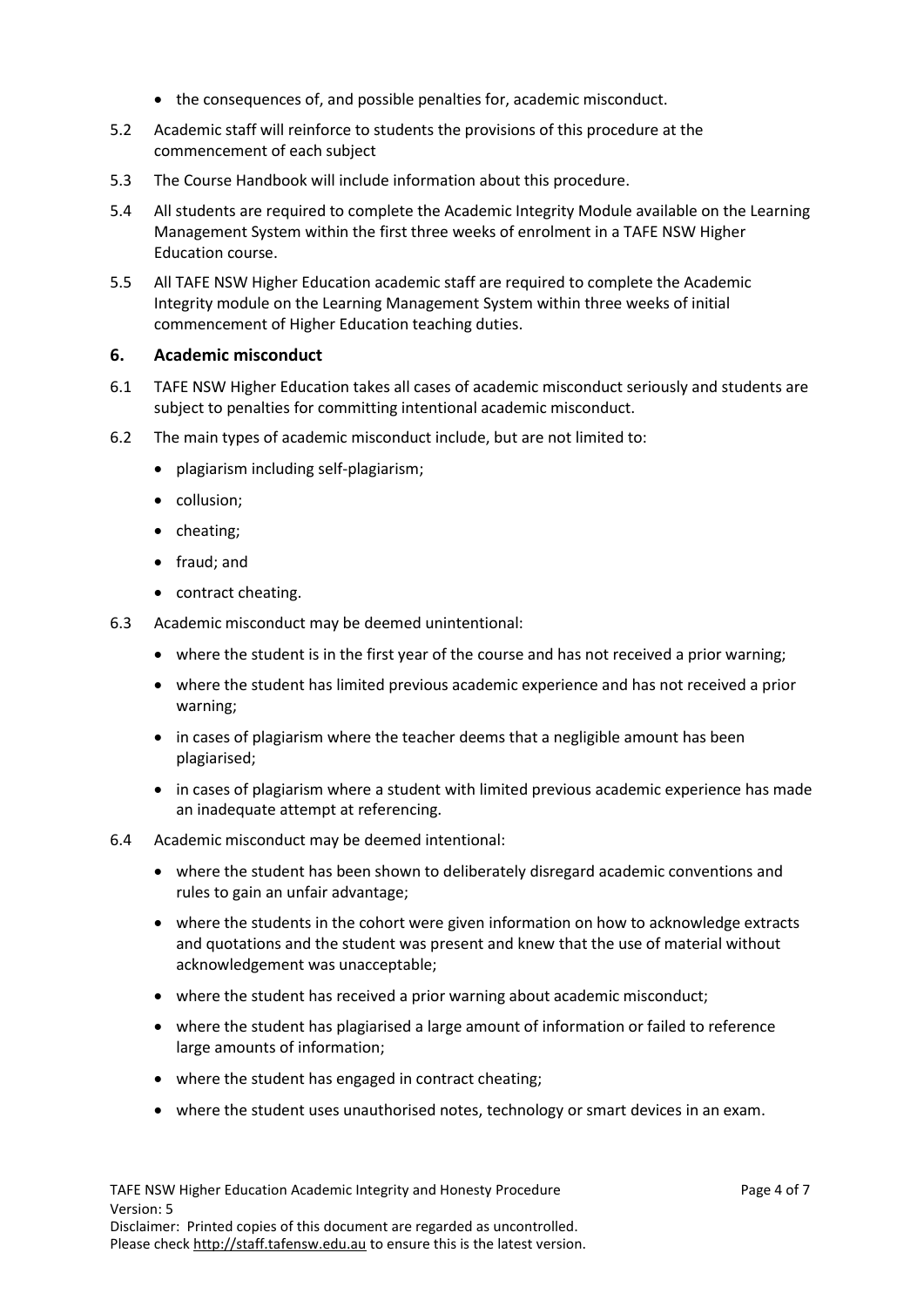# <span id="page-4-0"></span>**7. Plagiarism, cheating and collusion**

- 7.1 Plagiarism occurs when a student fails to acknowledge that the ideas of others are being used. Specifically, it occurs when:
	- other people's work and/or ideas are paraphrased and presented without a reference;
	- other students' work is copied either in full or partially;
	- other people's designs, codes or images are presented as the student's own work;
	- phrases and passages are used verbatim without quotation marks and/or without a reference to the author or source;
	- lecture notes are reproduced without due acknowledgement;
	- a student commits self-plagiarism.
- 7.2 When marking papers academic staff may detect possible plagiarism, collusion or cheating by observing details such as:
	- a mixture of quotation marks;
	- changes in writing style within a paper or when compared to work previously submitted;
	- suspicious/unexplained improved writing style;
	- a paper not addressing the question or veering away from the topic;
	- lack of recent reference sources or unusual or anachronistic references;
	- common phrases appearing in more than one paper.
- 7.3 Students are required to submit all written assessments in electronic form to enable the use of electronic text matching software such as Turnitin.
- 7.4 Students will have the opportunity prior to submitting an assessment task, to review their assessment for possible breaches of academic integrity using electronic text matching software such as Turnitin.
- 7.5 Academic staff will use electronic text matching software such as Turnitin to detect breaches of academic integrity.
- 7.6 Where plagiarism, cheating or collusion is suspected, academic staff must collect evidence to support their suspicion.

#### <span id="page-4-1"></span>**8. Dealing with suspected cases of academic misconduct**

- 8.1 Allegations of academic misconduct must be based on firm evidence.
- 8.2 When academic misconduct is suspected the Course Coordinator must be notified.
- 8.3 The Course Coordinator will examine the evidence and determine whether the allegation of academic misconduct is upheld.
- 8.4 The Course Coordinator will determine whether the academic misconduct is intentional or unintentional in accordance with 6.3 and 6.4 above.
- 8.5 The Course Coordinator will meet with the student and give the student an opportunity to respond to the allegation of academic misconduct. The student can request that a support person be allowed to attend the meeting.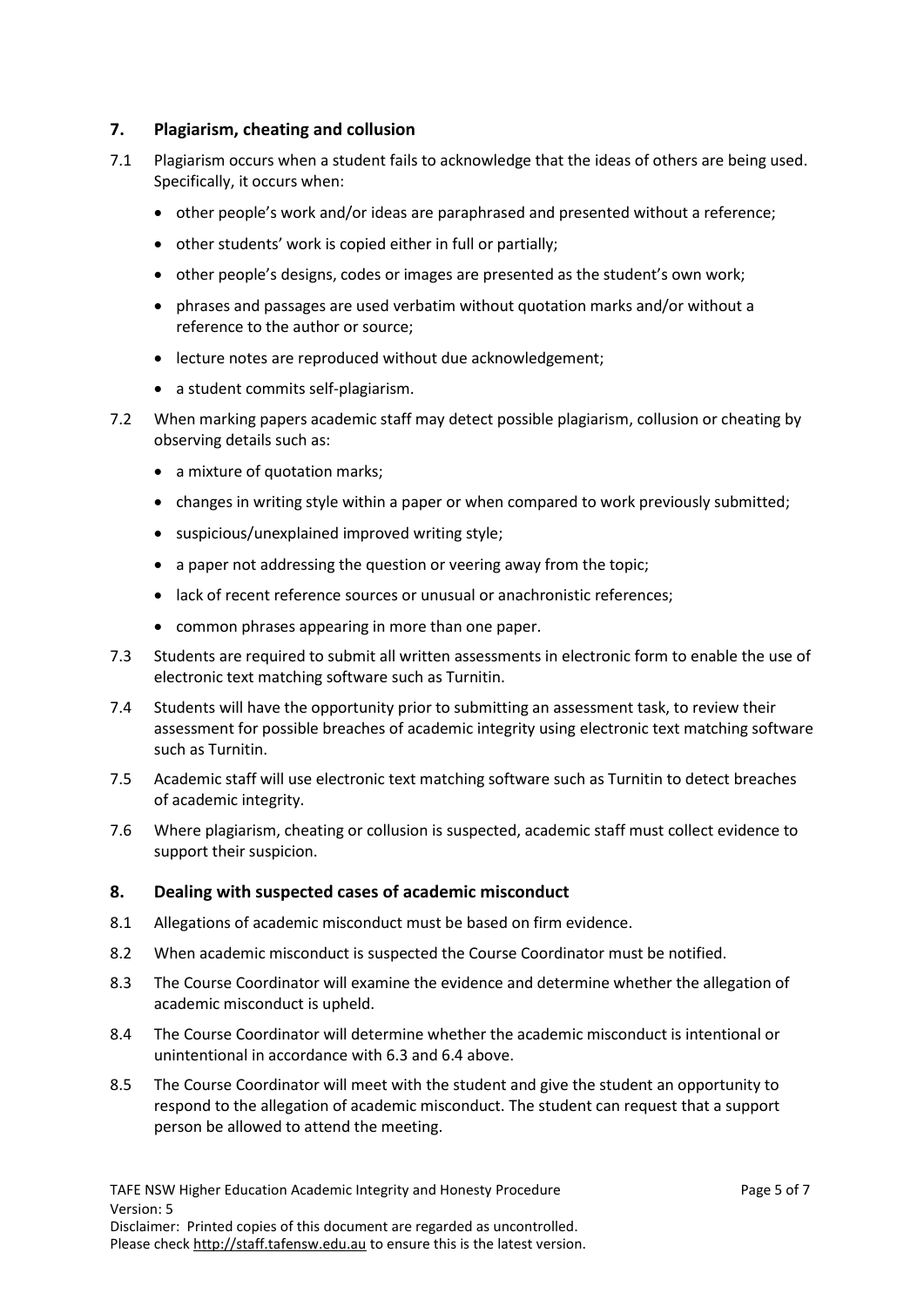- 8.6 The student will be informed of the penalties that may be applied if the allegation of academic misconduct is upheld.
- 8.7 In cases where it is impracticable for a student to attend such a meeting, the Course Coordinator will write to the student with the particulars of the alleged academic misconduct. The student must respond within one week from the date shown on the written communication. Failure to respond will be accepted as an admission of guilt and penalties will automatically apply.
- 8.8 All cases of academic misconduct are reported by the Course Coordinator to the Dean of Higher Education and recorded in the Student Issues Register.

# <span id="page-5-0"></span>**9. Penalties for unintentional academic misconduct**

- 9.1 Where the Course Coordinator deems that academic misconduct was not intentional they may take one of the following possible actions:
	- warn the student and mark the assessment item without penalty; or
	- warn the student and mark the assessment item with penalty; or
	- warn the student, request resubmission, and mark the assessment item with or without penalty.
- 9.2 Penalties for academic misconduct must be communicated in writing to the student and a copy kept on the student's file in the Student Management System and recorded in the Student Issues Register.
- 9.3 The student shall also be advised of their right to appeal the finding of academic misconduct and the penalty imposed.

#### <span id="page-5-1"></span>**10. Penalties for intentional academic misconduct**

- 10.1 Before the Course Coordinator determines that the academic misconduct was intentional they must consider the student's response to the allegation.
- 10.2 If the student fails to respond to an allegation of intentional academic misconduct or does not convince the Course Coordinator that the academic misconduct was unintentional, the Course Coordinator will report the matter to the Dean of Higher Education.
- 10.3 In such cases the Dean of Higher Education, in consultation with the Course Coordinator, will determine the appropriate penalty for the intentional academic misconduct.
- 10.4 The severity of the academic misconduct will inform the severity of the penalty.
- 10.5 Serious penalties will apply for instances of repeat academic misconduct.
- 10.6 Penalties which will be applied can include one or more of the following.
	- The student may be required to undertake an additional or alternative assessment where the maximum possible mark for the event will be 50%.
	- A mark of zero will be recorded for the assessment item.
	- A grade of Fail may be recorded for the subject.
	- The student may be suspended from the course for a period of specified time.
	- The student may be excluded from the course and have their enrolment terminated.
- 10.7 A student in breach of exam conduct guidelines, can at the discretion of the invigilator, be ejected from the examination room.

TAFE NSW Higher Education Academic Integrity and Honesty Procedure **Page 6 of 7** Page 6 of 7 Version: 5 Disclaimer: Printed copies of this document are regarded as uncontrolled. Please check [http://staff.tafensw.edu.au](http://staff.tafensw.edu.au/) to ensure this is the latest version.